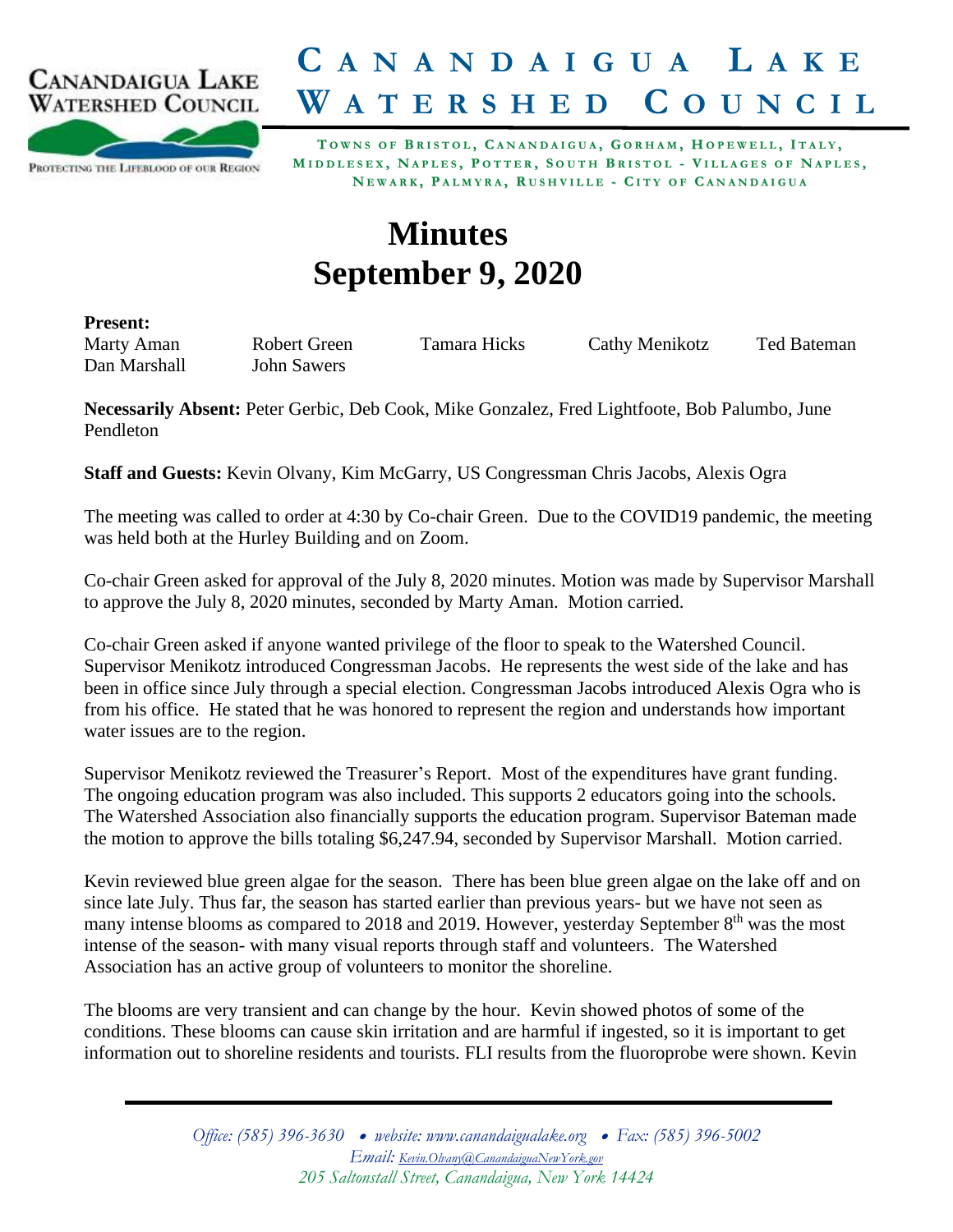took samples that represent ambient water conditions. There were blooms detected in shoreline areas. Many agencies are involved and are researching why a clean lake like ours has HABs. Supervisor Bateman made the motion to accept the harmful algae bloom report, seconded by Mayor Sawers. Motion carried.

Kevin reviewed the 2021 Funding Formula. This has been used for 20 years to approve municipal funding. This funding formula uses the same aggregate total amount as 2020- \$132,000, so there will be no increase in the total funding requested from the municipalities. However, there may be changes in individual municipal contributions based on changes in assessed values and gallons used. Wateshed Council members discussed the concept of holding the municipal contributions flat. Supervisor Marshall made the motion to accept the 2021 funding formula as presented, seconded by Supervisor Bateman. Motion carried.

Kevin reviewed grant projects. He displayed the funding from numerous grants the Watershed Council is currently managing. NYS DOS Phase I just finished. He is working on finalizing a contract for the Source Water Protection grant. The Watershed Council has brought in \$2.3 million in State funding over the years with \$1.3 million in local match. The municipalities have provided much of that local match. In the latest grant work, the municipalities will be reimbursed for their work on projects. For example, the FLCC project has numerous municipalities that provided equipment and labor. This project is supported by NYS FLLOWPA, the Watershed Association, and NYS. The Town of Canandaigua provided most of the equipment and labor, and all of the municipalities will receive some reimbursement for their work. Grant reimbursements also help support the Council's staff time and cost. Motion was made by Supervisor Marshall to accept the grant updates report, seconded by Supervisor Bateman. Motion carried.

Kevin reviewed the update to the Watershed Plan. The Cornell doctoral student is finalizing the watershed model. It is a very complex model, and modeling is required for the 9E Watershed Plan update. Once the model is completed, the focus will be on updating the management practices used to protect Canandaigua Lake. The 9E Plan will help the Council get extra points on grant applications. We seek comments from the public at each meeting.

Kevin reviewed the DEC land purchasing requirements for the Source Water Protection Grant. The DEC requires the City of Canandaigua, as the grant recipient, to acquire the land even if it is located in another municipality. Then, the City can immediately transfer the land to another municipality or Land Trust. There are some potential projects areas identified in Gorham, Naples and Town of Canandaigua. Both the City and the municipality will need to agree on the project.

Kevin stated that he needed the funding formula approved so he could develop a draft budget. In addition, the recent HABs have taken up much of his time. The Personnel Committee also needs to meet. Supervisor Marshall will organize a Personnel Committee meeting before the November meeting.

Kevin reviewed the Manager's Report. There has been a significant amount of time on managing grants and conducting research on the lake. Kevin mentioned that they usually meet the first Wednesday of the month, but moved it due to election day and meetings. Co-chair Green pointed out that November 11 is Veteran's Day, so the meeting date was set for November  $10<sup>th</sup>$ .